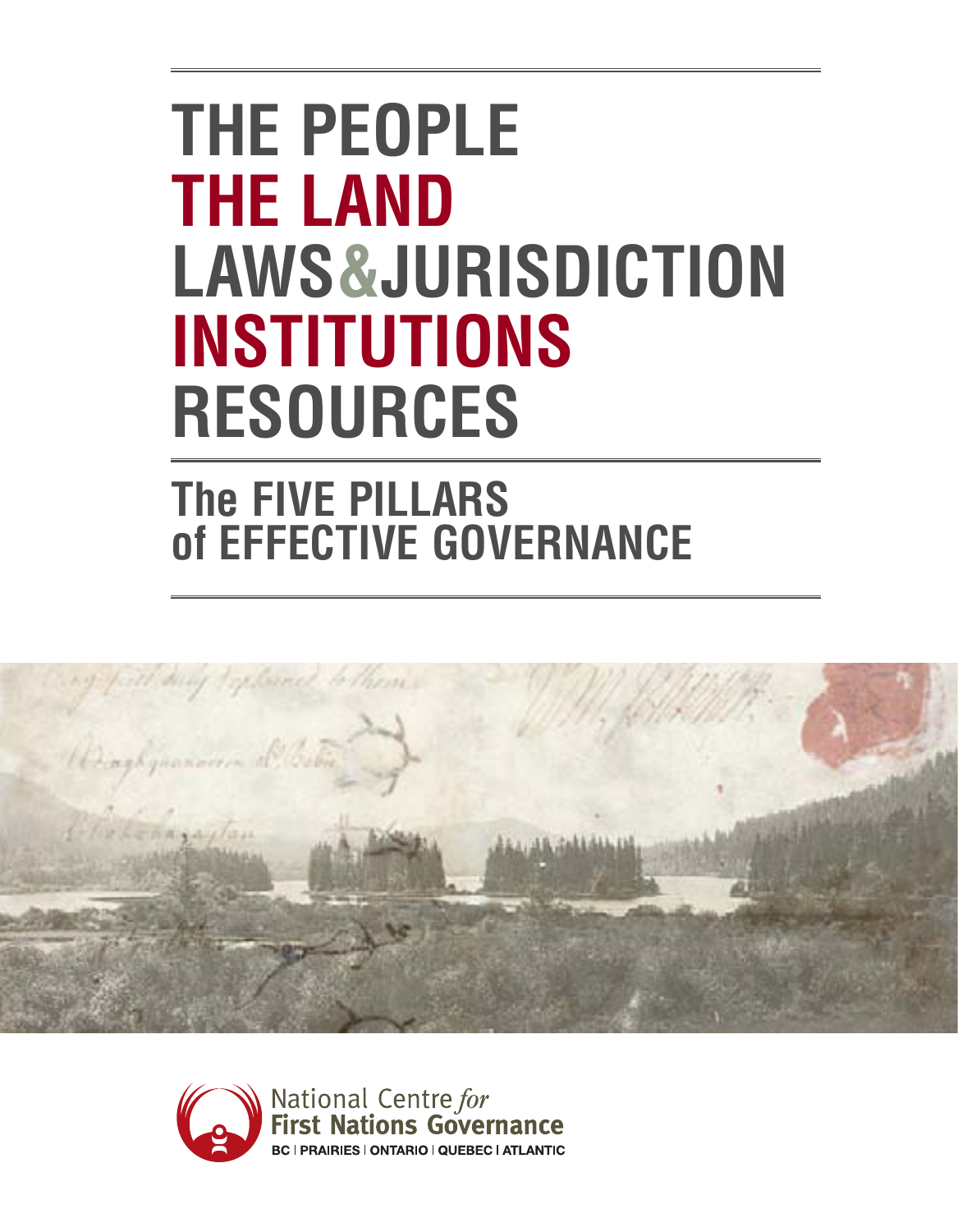

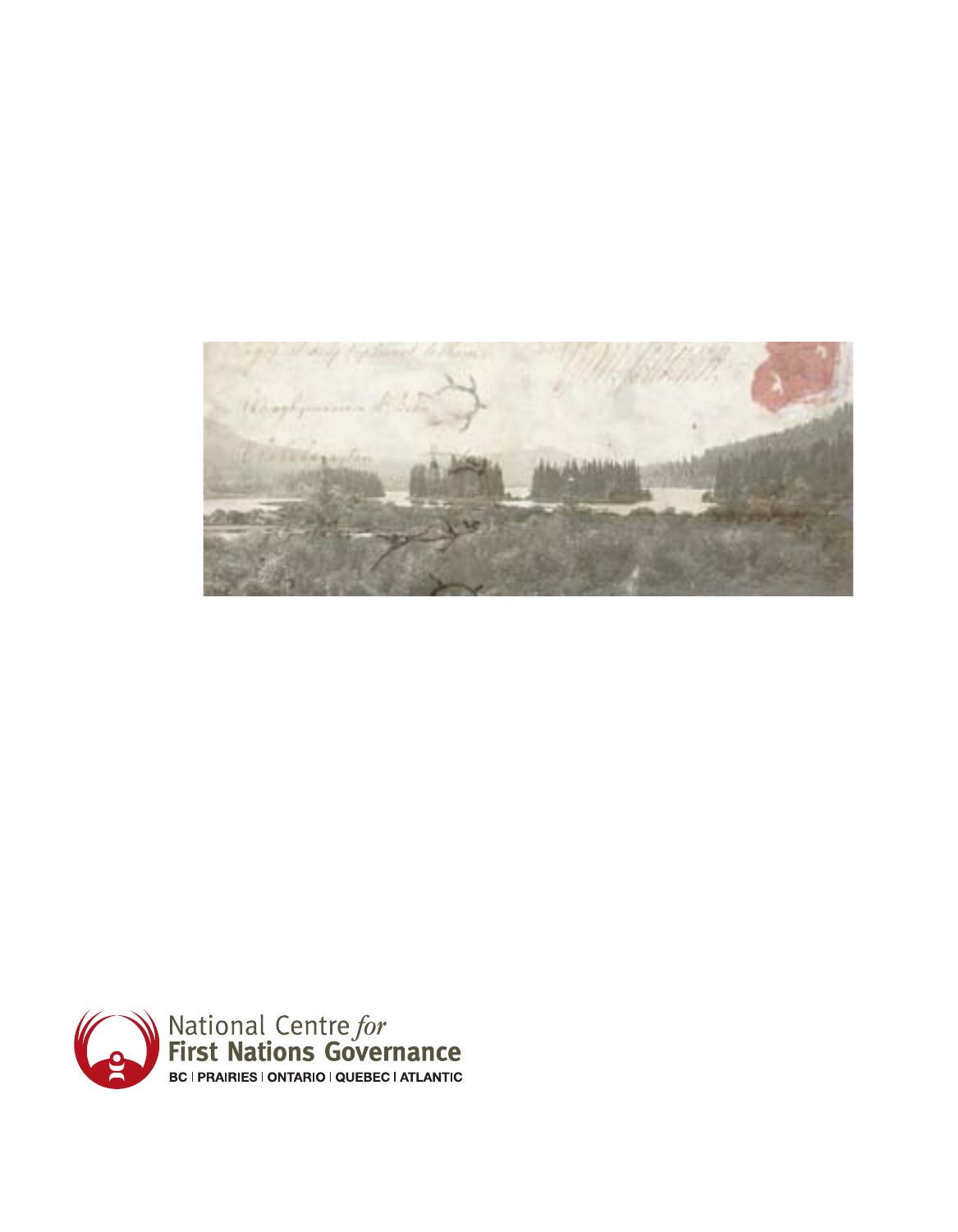### **The FIVE PILLARS**

The Centre models effective First Nations governance on five important pillars. They are:

#### **The People | The Land | Laws and Jurisdiction | Institutions | Resources**

These five pillars of effective governance blend the traditional values of our respective Nations with the modern realities of self-governance. NCFNG uses the principles behind these five pillars to develop and deliver tools and services to assist in rebuilding First Nations. The Centre believes that all First Nations have the ability to enact all or some of these principles no matter where they sit on the path to self-governance. All First Nations wrestle with significant constraints such as a lack of funding, the restrictions of the Indian Act, and poverty, yet effective governance is the foundation upon which our development aspirations must be built. Therefore, we must engage with these principles – our long term success depends on it.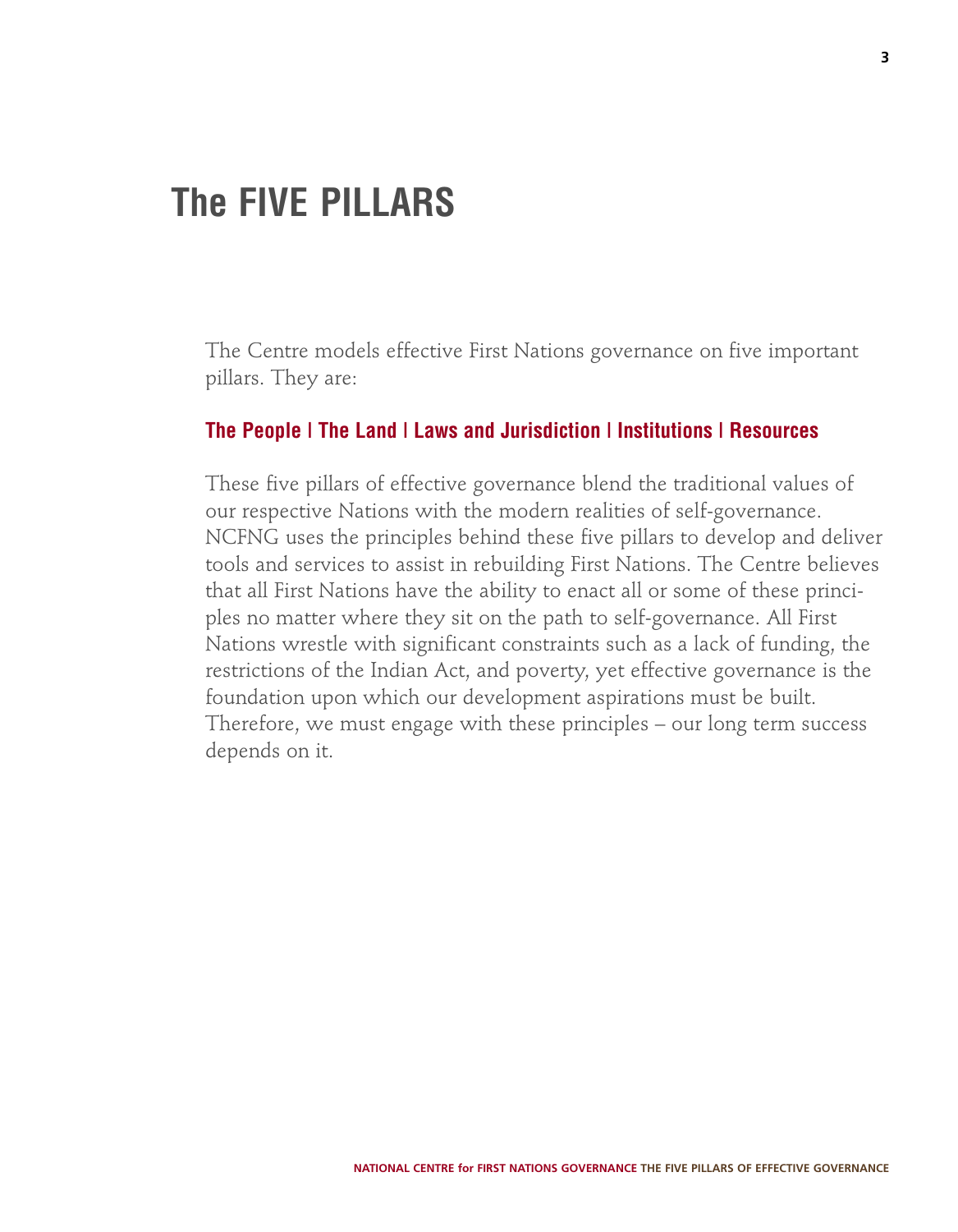### **The PEOPLE**

The People are the foundation of our Nations. The People are the citizens of Nations that share language, creation stories, community history and family relationships. They form self-defined and self-governed communities and together they hold collective memories. When individuals gather themselves as communities, they are making intentional, political statements about their past, present and the possibilities of their future.

#### **Three Principles that Relate to the People**

- **• Strategic Vision**
- **• Meaningful Information Sharing**
- **• Participation in Decision Making**

These three principles exist when the People are engaged. Through living these principles First Nations ensure their government rests on a solid foundation.

**Strategic Vision** is the shared, long term dream of the People – the future state that the People hope to achieve collectively. Vision charts the course from where the People are to where they want to be and is relevant to those in the present time and to those in the future seven generations. Strategic vision is the necessary starting point, but it is not sufficient to ensure the complete, proper and effective involvement of the People.

**Meaningful Information Sharing** is critical for the People to realize their vision. Information truly is power and information sharing works to ensure power is also shared. Meaningful information sharing occurs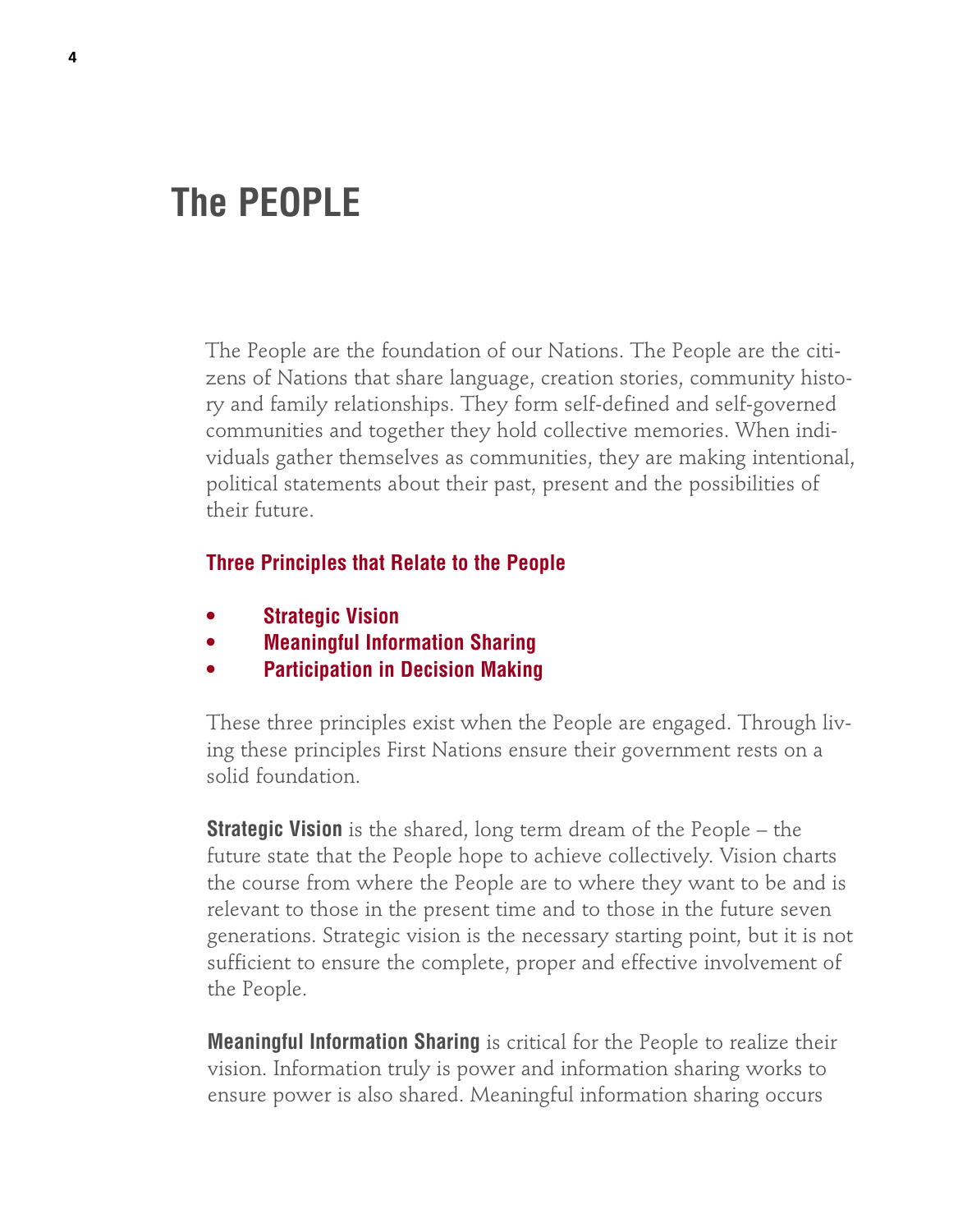

when the exchange of information occurs frequently, openly and in all directions.

**Participation in Decision Making.** First Nations engage their People in decision making in many different ways. The form of that decision making is not important. What is important is that Nations determine the best way(s) for their communities to contribute to important decisions. What matters is that the process of decision making be open, inclusive, appropriate to the community, and understood and endorsed by all members of the community.

When these principles are applied, the outcome is a First Nations government supported by the People, clear in its mandate and held as legitimate. When these principles are not in place, the outcomes may be lack of trust, lack of respect and efforts to undermine government and its leaders. Trust, respect and transparency are essential to effective governance.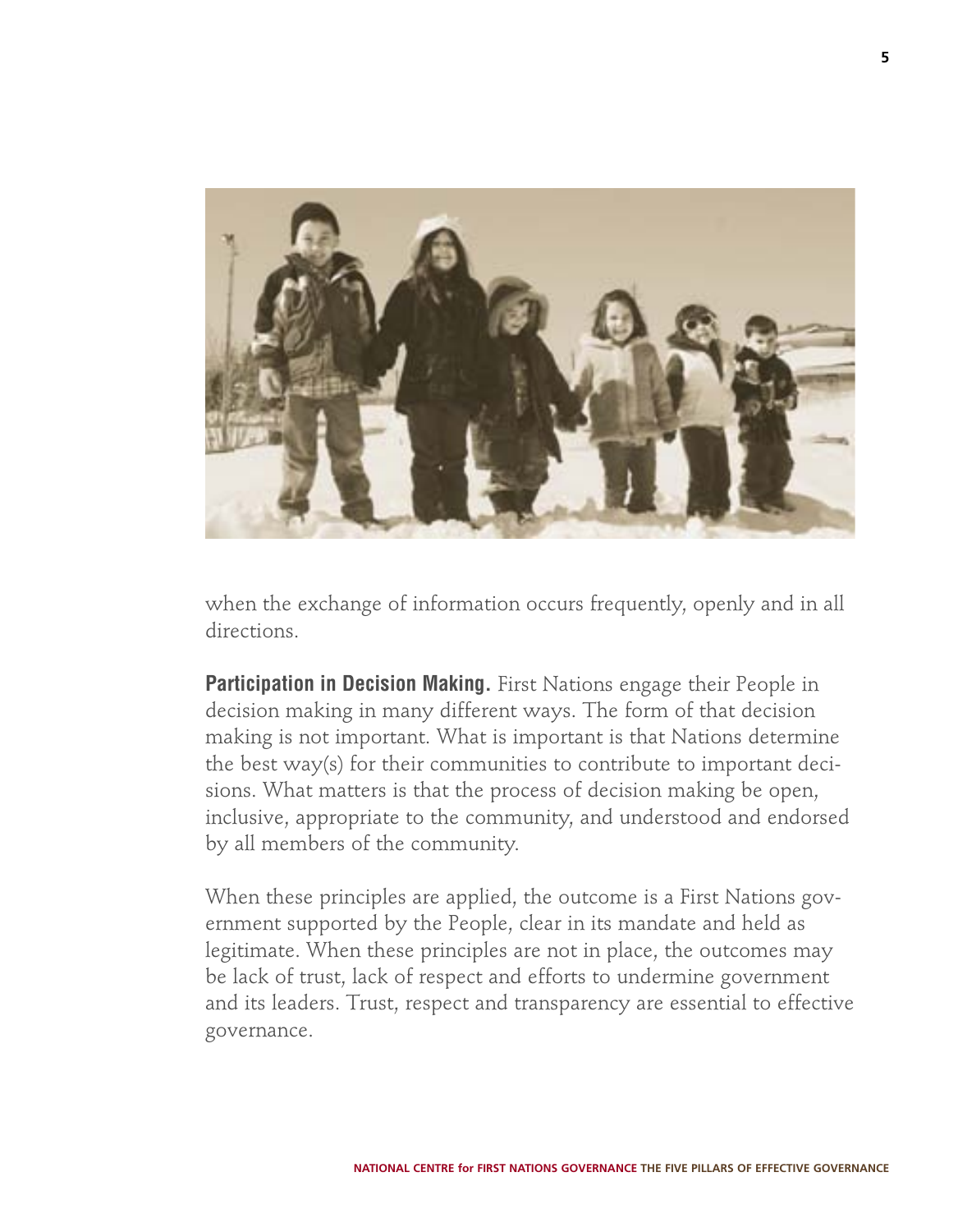### **The LAND**

The deep connection to the Land is vital to First Nations. The relationship between the People and the Land is an integral component of First Nations governance. The authority and identity of the Nations come from and are tied to the Land. It is the Land that gives us our deep sense of place and our sense of self. For some Nations the very social structure of the community is embedded in the Land. For example, the eight historic houses (wilp) of the Gitanyow are each stewards of very particular areas of land and water and their authority to govern those territories is rooted in that responsibility.

Our relationship with the Land occurs at both the physical and the spiritual level. But the Land provides for all our needs, including our need for an economy. This relationship gives purpose to our People and our governments – to protect the Land, which in turn ensures the well-being of our People. It is our responsibility to care for the land, just as it cares of us, and our past, present and future relations.

In recent years, the Canadian courts have recognized the integral link between the Land and governance. The Delgamuukw and Campbell decisions acknowledged the concept of Aboriginal title – ownership of the Land itself – and the "right to choose" how Aboriginal title lands are used. In other words, the recognition of Aboriginal title by the courts results in the recognition of First Nations' inherent right to govern land use.

While this legal position may present challenges to the traditional ways in which First Nations view the Land, it also presents great opportunities to regain a meaningful presence in our traditional territories. It allows us to share in the economy of our traditional territories by fully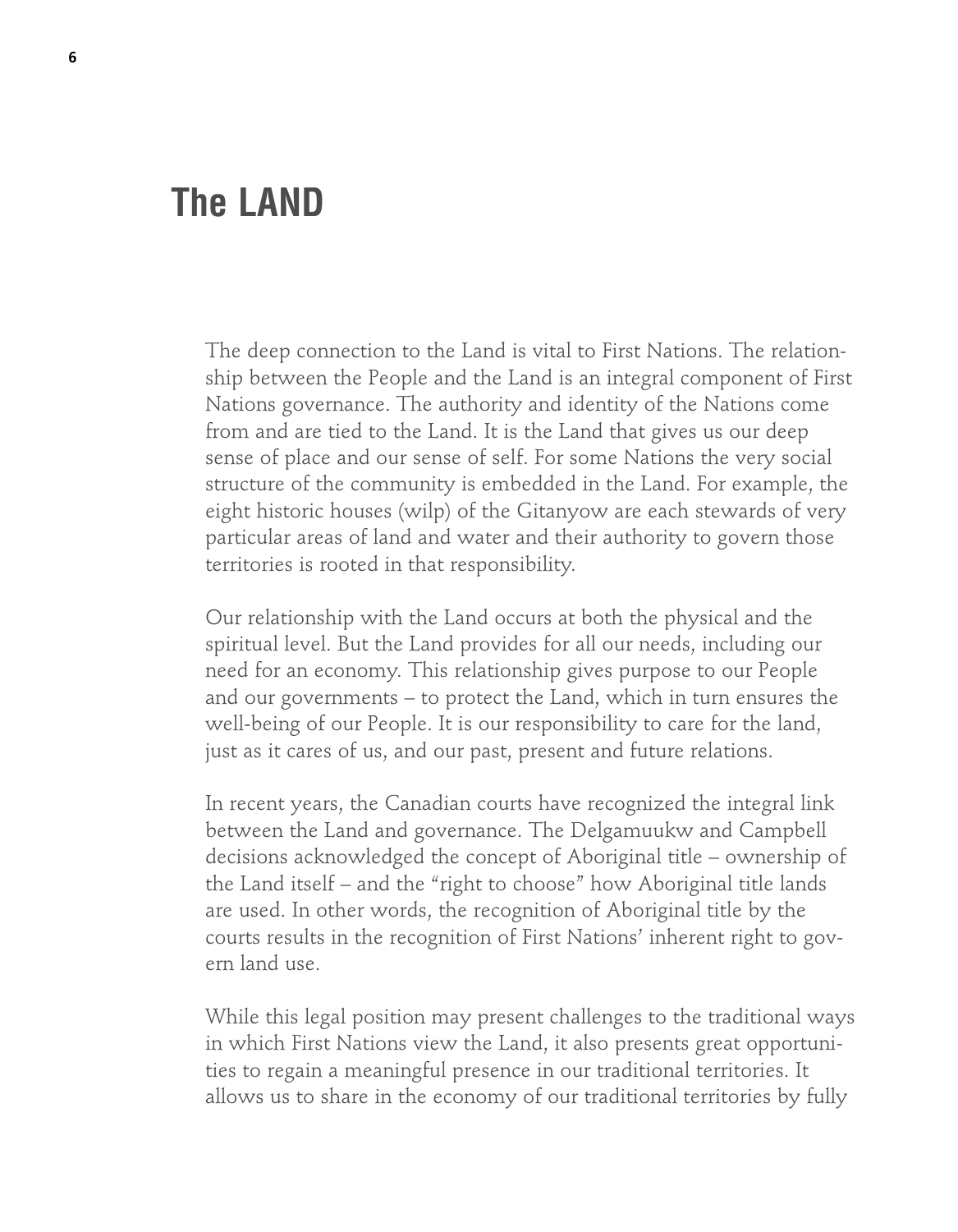

realizing the economic aspects of Aboriginal title. The Delgamuukw and Campbell decisions demand that other levels of government recognize First Nations' inherent rights to the Land. With that recognition they are obliged to work toward solutions that will reconcile all of the activities that occur on the Land (e.g., traditional practices vs. economic development). For the People, organizing in ways that enables participation in that work and that supports effective consultation and co-management of the Land is a critical responsibility of an Aboriginal title and inherent right strategy.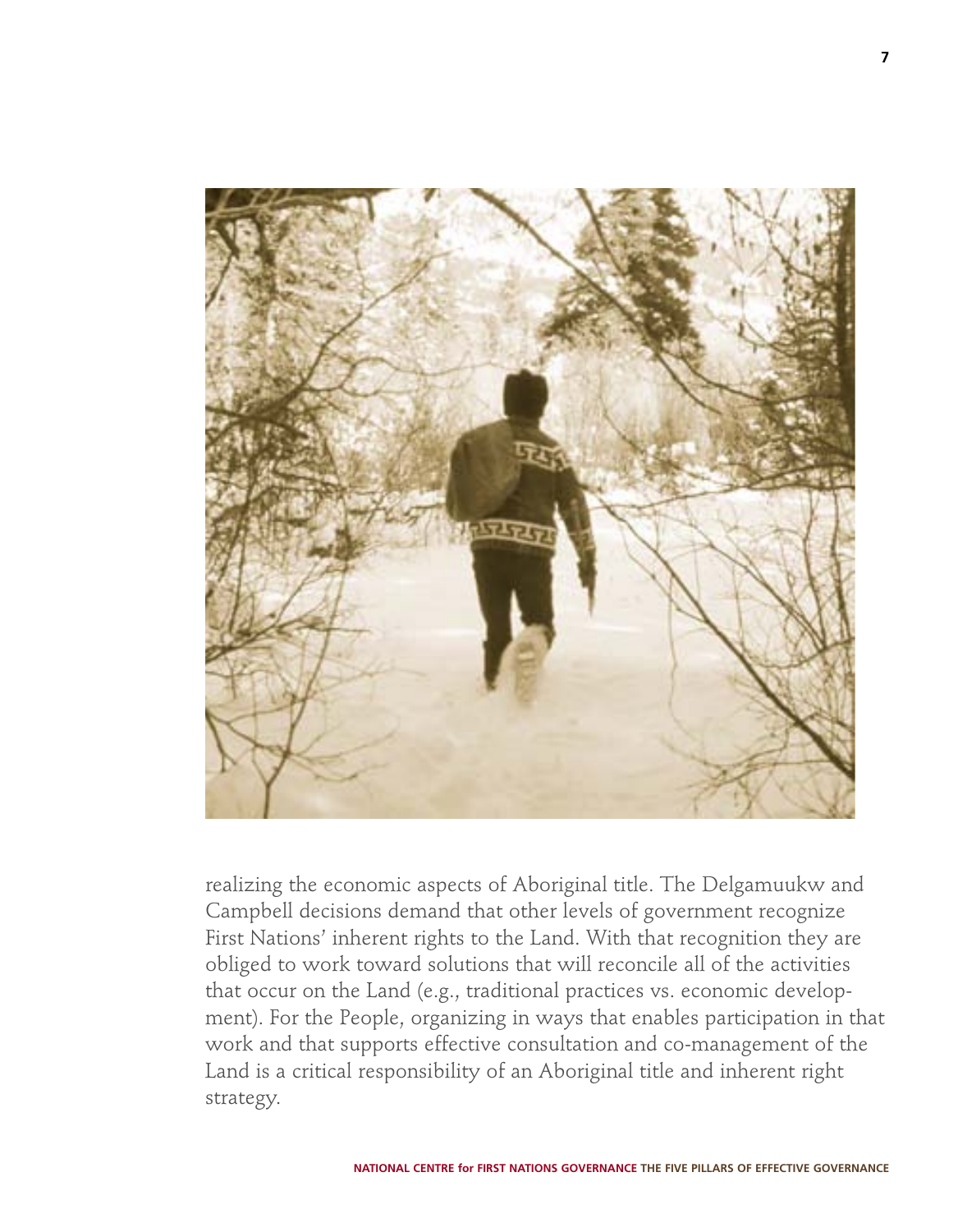#### **Three Principles that Relate to the Land**

- **• Territorial Integrity**
- **• Economic Realization**
- **• Respect for the Spirit of the Land**

When these principles are applied, the outcome is a First Nations government which has a deep physical and spiritual connection to the Land. It is a government that is recognized as having a territory that extends far beyond the arbitrary boundaries of any reserve.

**Territorial Integrity.** Given the irrevocable link between title and governance it is imperative that First Nations organize to illustrate both their historic and present day connections to the Land. There exist significant challenges to this work resulting from land alienation and destruction but it is vital to extend our connection across the historic areas our Nations utilized. Territorial integrity begins with assertion and must be supported by land use mapping and stewardship planning that permit the reclamation of responsibility for decision making.

**Economic Realization.** Effective governments possess the right and the tools to develop their Land into sustainable economies. They realize wealth through participation in resource development and through leveraging those resources to access additional sources of revenue beyond their communities. Aboriginal title includes an inescapable economic component. This is a legal right that First Nations must realize to benefit their citizens and finance their governments. This realization will come through consultation and accommodation that minimize infringement and maximize economic benefits.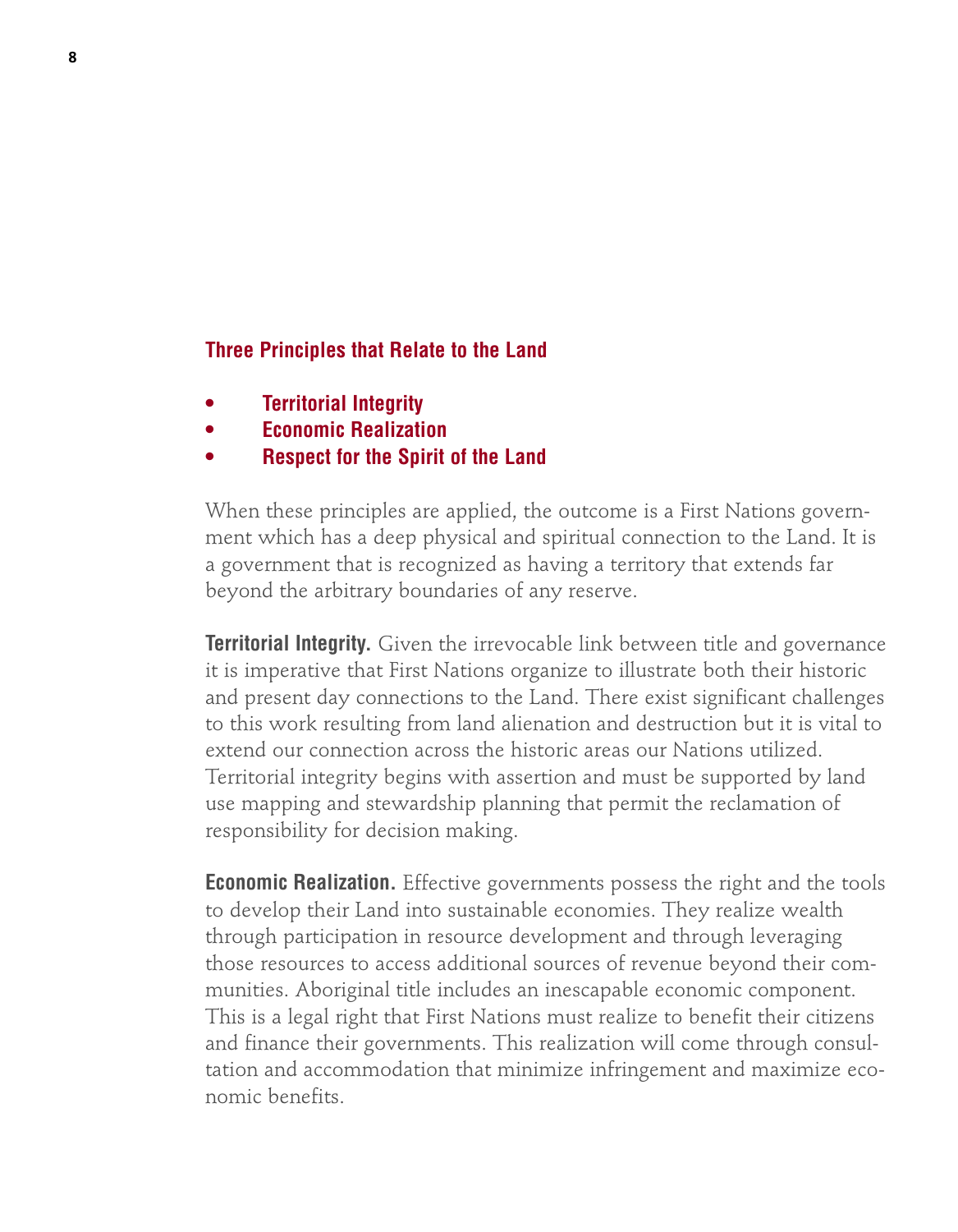**Respect for the Spirit of the Land.** First Nations Peoples are positioned to take back our legitimate place on the Land. This will be accomplished by asserting our inherent rights to protect and preserve the Land and its resources, and by optimizing the economic opportunities the Land provides. These rights are ours through our ancestral role as stewards of the Land. It is through connecting with and honouring the spirit of the Land that our governance strategies remain effective and appropriate.

**The deep connection to the Land is vital to First Nations. The relationship between the People and the Land is an integral component of First Nations governance. The authority and identity of the Nations come from and are tied to the Land. It is the Land that gives us our deep sense of place and our sense of self.**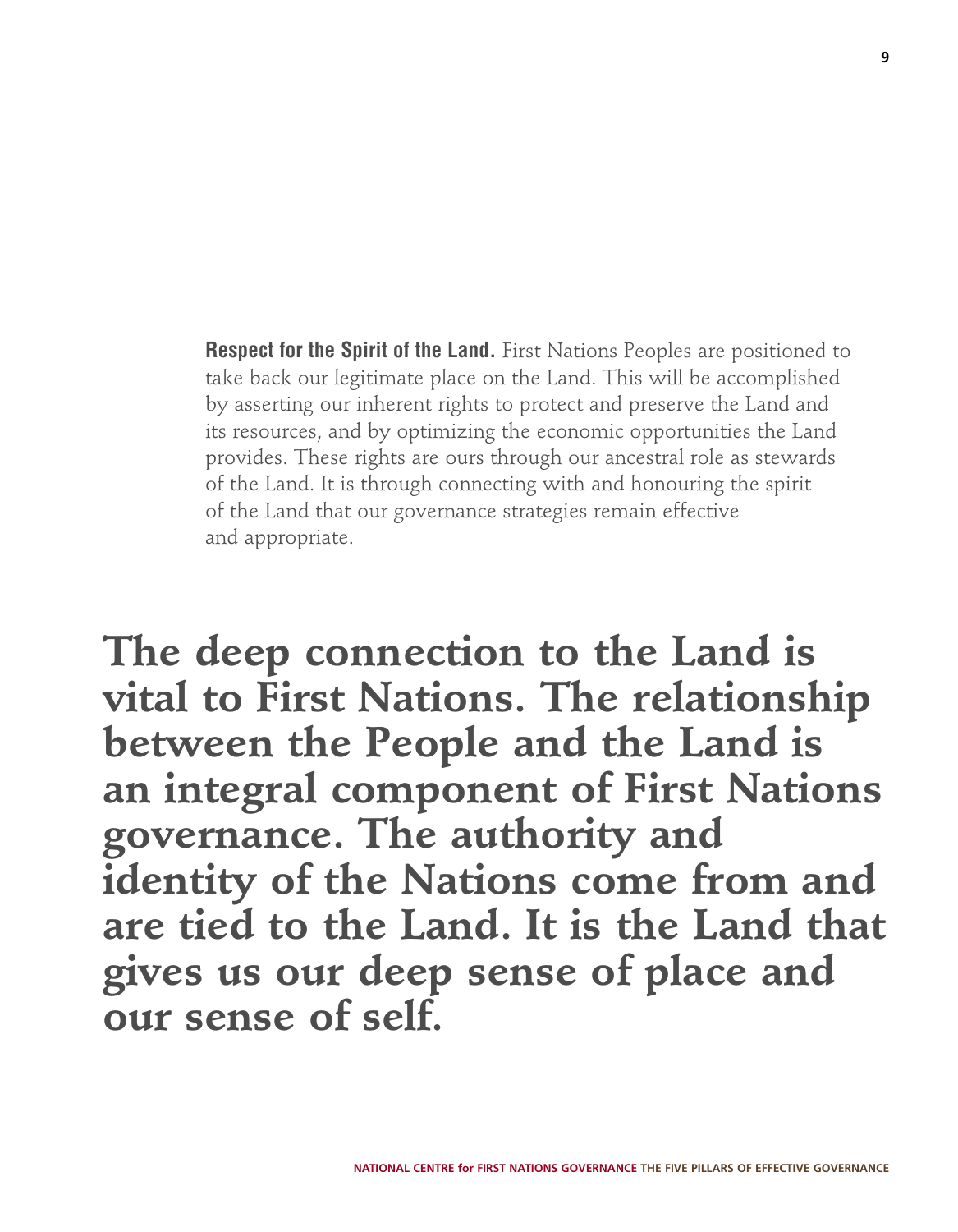### **LAWS and JURISDICTION**

Laws and Jurisdiction provides the political framework for the vision. The highest law of the Land must be a constitution as when First Nations are without a constitution, their authority to govern falls under the Indian Act. Constitutions may be written or oral, the latter being traditional to First Nations. A constitution publicly codifies a Nation, its character and identity. It articulates the values that unite the People, defines their Land and sets out the structure for their participation. A constitution may drive what institutions are established and what the lines of authority are between those institutions. It may reconfirm specific rights that have never been ceded, surrendered or extinguished. It may set out who can be a member of the Nation, the way the Nation's leaders are selected, and the matters over which the Nation can exercise authority. An accepted and established constitution empowers the rightful lawmakers and facilitates the act of law-making.

When these principles are applied, the outcome is an organized and capable First Nations government whose citizens accept the authority of law because it developed from and reflects their own values.

#### **Two Principles that Relate to Laws and Jurisdiction**

### **Expansion of Jurisdiction Rule of Law**

**Expansion of Jurisdiction** refers to exercising authority beyond the current limited parameters of the Indian Act. The expansion of jurisdiction can be done in different ways: through accepting offers of delegated authority, through negotiation, and through exercising the inherent right of self-governance. Authority can be assumed incrementally and gradually, or come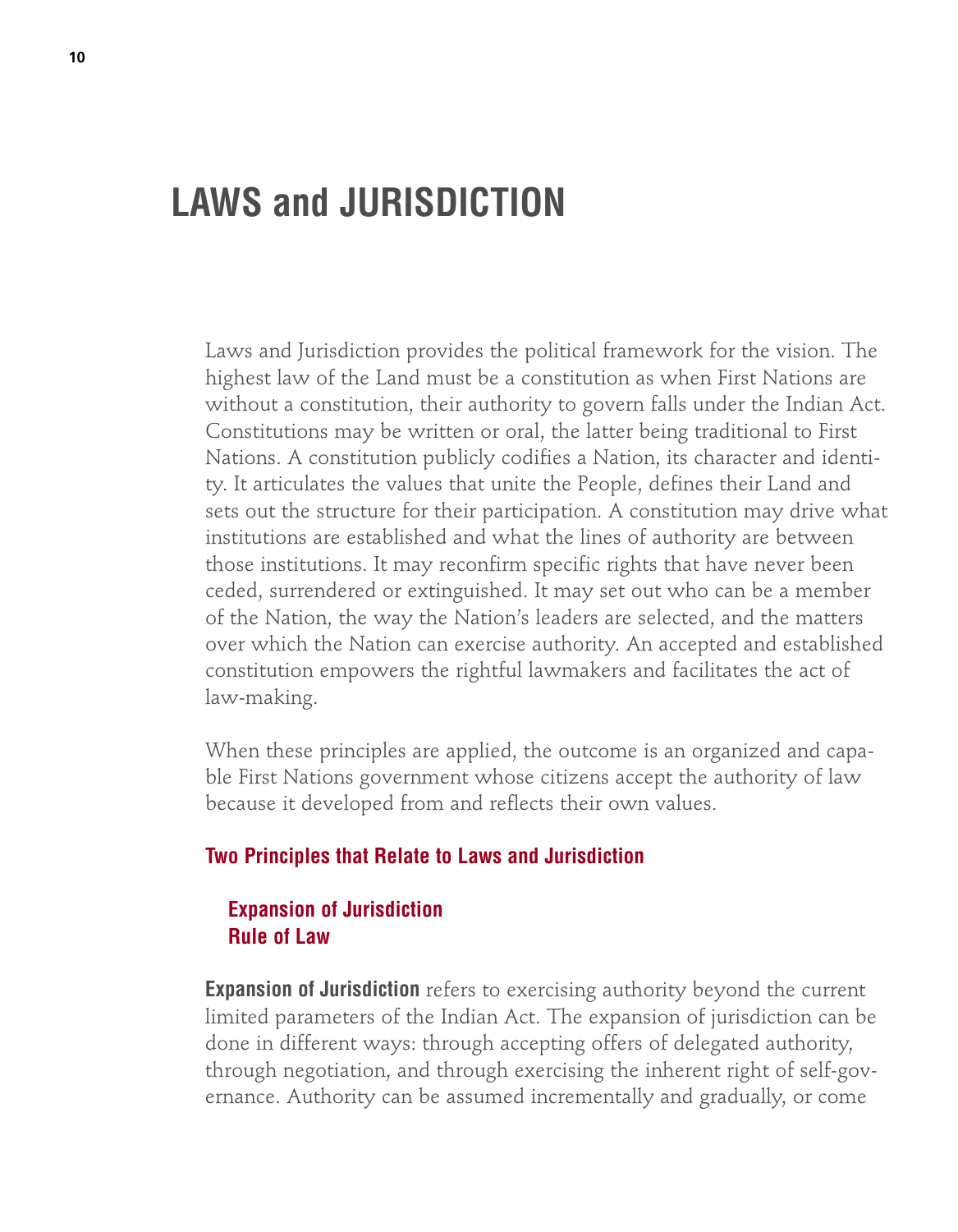

suddenly thorough a significant legislative change or an act of sovereign will. What is important is that jurisdiction is appropriately expanded consistent with achieving the People's vision.

**Rule of Law** in the traditional territory follows when jurisdiction is established. When individuals abide by the laws of the Land they validate the legitimacy of the governing authority. The Rule of Law provides clear instruction on acceptable behaviour – behaviour that benefits the community – and the recourse when behaviour is unacceptable. In a civil society, the Rule of Law exists to minimize conflict, between individuals, corporate entities, and individuals and corporate entities. The latter is critical to the realization of successful economic development projects on First Nation land.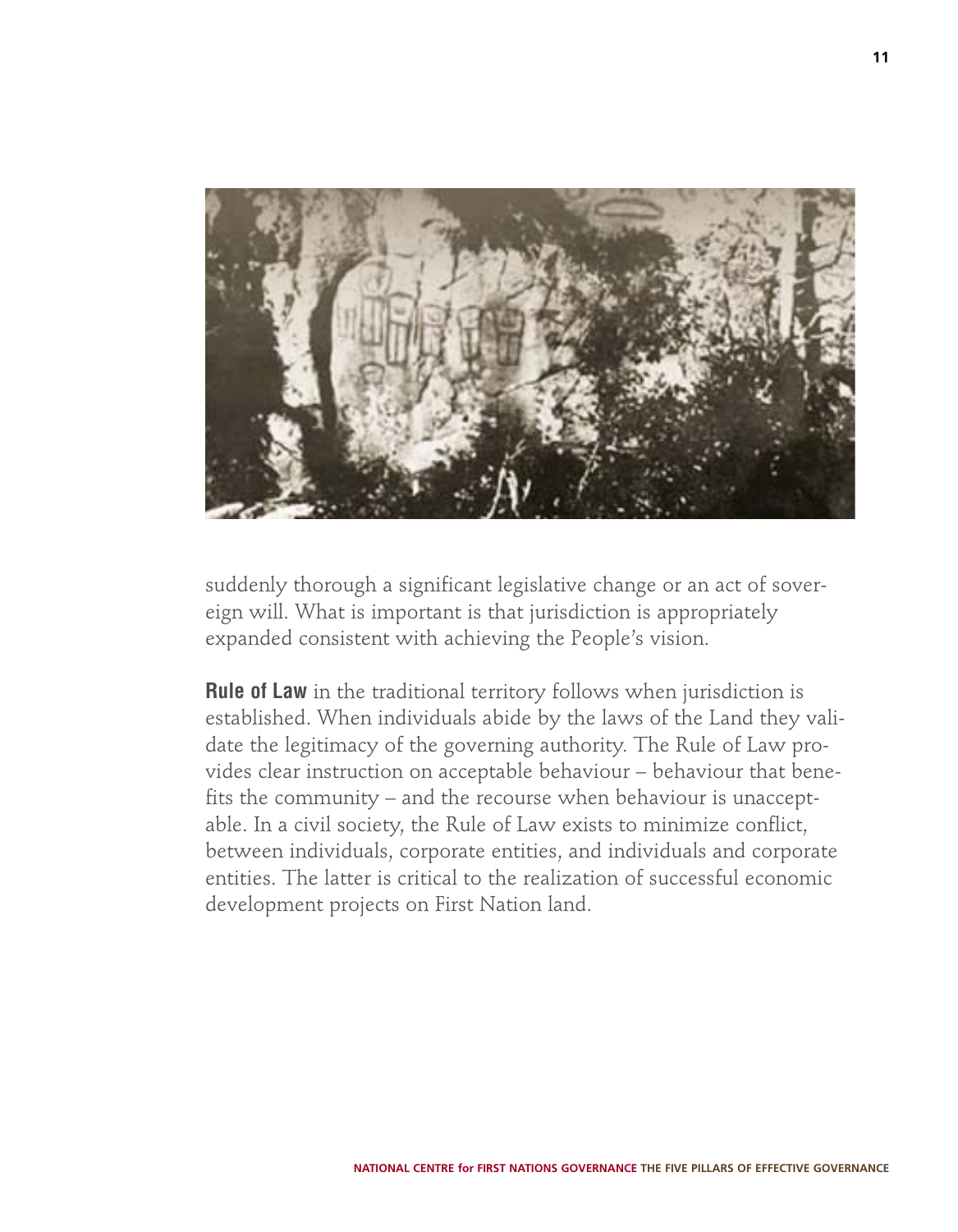### **INSTITUTIONS**

When Institutions are built consistent with the Rule of Law they provide the organizational structures for First Nations to successfully operate their communities.

#### **Four Principles that Relate to Institutions**

- **• Transparency and Fairness**
- **• Results-Based Organizations**
- **• Cultural Alignment of Institutions**
- **• Effective Inter-Governmental Relations**

Institutions exist to serve the delivery of programs and services that move the People toward the vision. Cultural alignment of institutions helps to ensure that the ways in which that result is achieved respects the social and spiritual values of the People. Equally important as the design and legitimacy of single institutions, are the mechanisms in place to support inter-institutional activity.

**Transparency and Fairness** make certain that First Nations institutions and the ways they operate are understood by the People they are designed to serve. Consolidating and then openly sharing processes and procedures assures citizens that decisions are made fairly. Fairness does not mean that all decisions will be the same, but that set criteria will be applied consistently in making all decisions. It is in the implementation of a policy that its fairness is revealed. Transparency minimizes the opportunity for preferential treatment and the advancement of private interests over public good.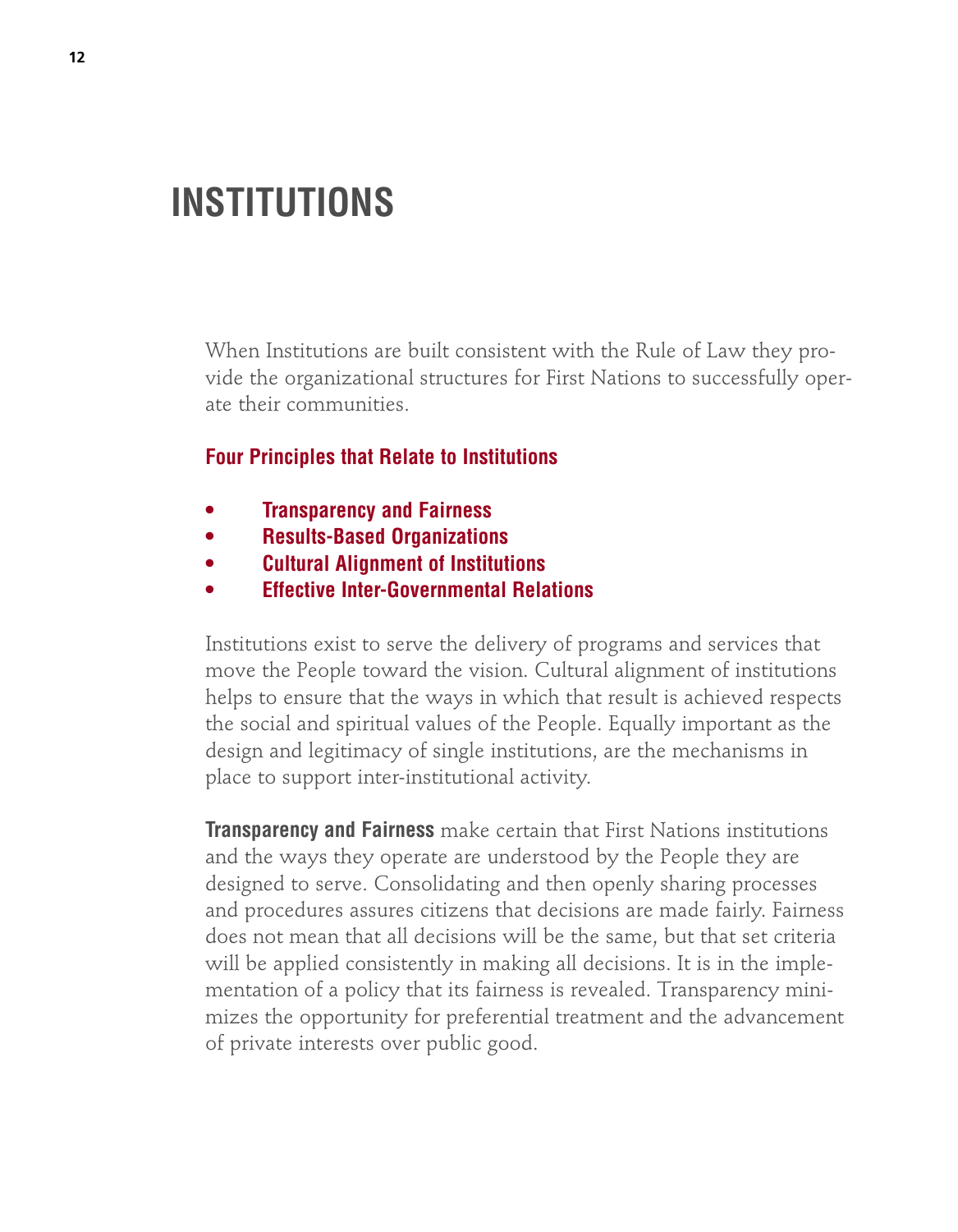

**Results-Based Organizations** are imperative for any governing body to measure the effectiveness of its governance. In measuring the effectiveness of First Nations governance, a key result would be the extent to which the structures have moved the People toward their strategic vision. However, for decades First Nations communities have functioned within organizational structures driven not by their vision, but by federal government funding opportunities. Our institutions have been developed to serve the needs and interests of that government and not our own. The effect is that the People have no authentic connection to the resulting systems and structures of governance. They become frustrated, disengaged and angry.

**Cultural Alignment of Institutions** are where the organizations are infused with practices and beliefs consistent with the values of the People being represented. It is with cultural alignment that effective governance in First Nations communities will exist.

**Effective Inter-Governmental Relations** maximize the opportunities for communication and effective decision-making while minimizing the opportunities for conflict. Effective inter-governmental relations result in productive and satisfying working relationships where the goal is a "win-win"; the collaborative advancement of the interests of all governments whenever possible.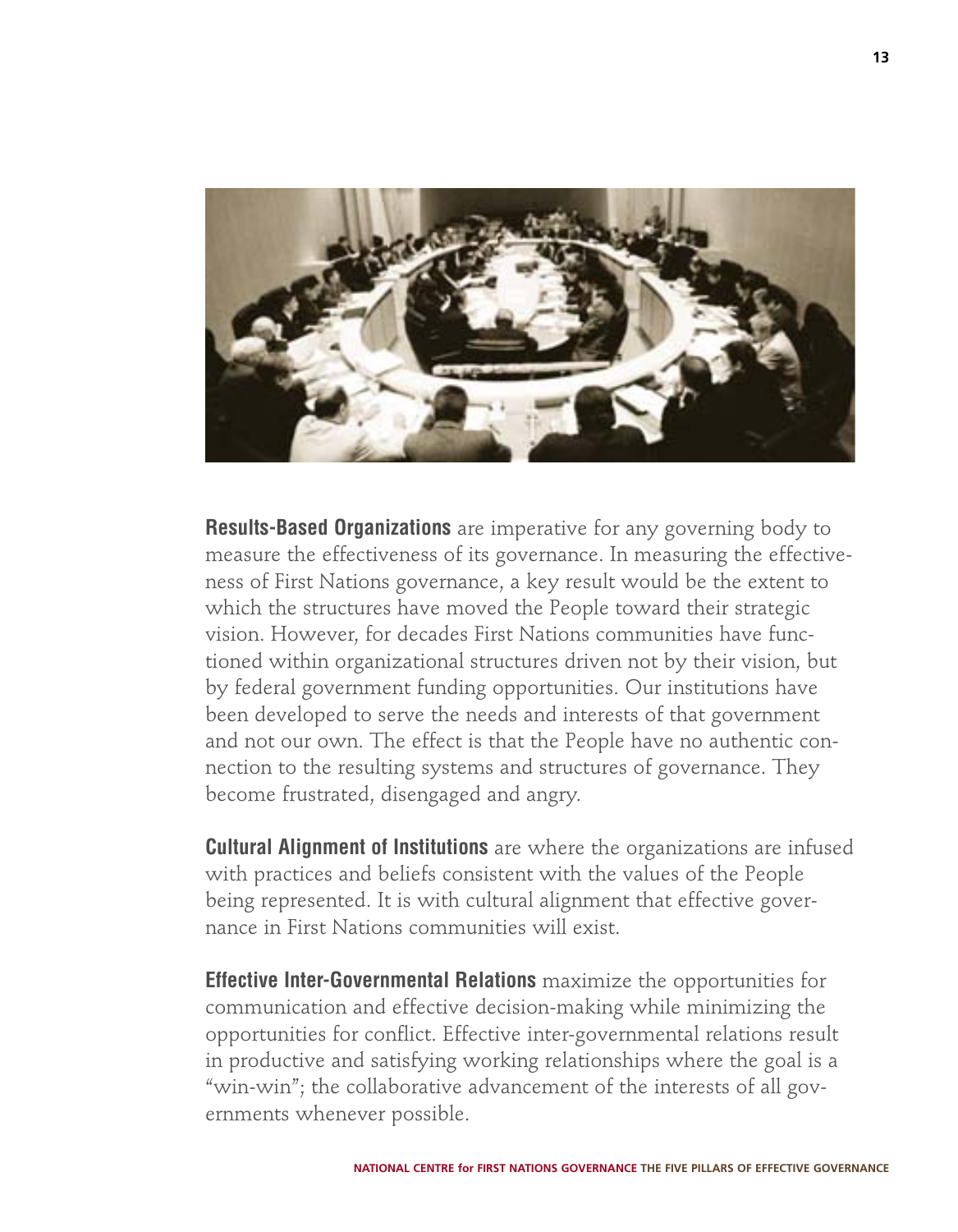### **RESOURCES**

Sufficient and appropriate Resources are essential for institutions and communities to achieve and sustain their vision. When institutions fall short of what they set out to do, trust is lost and their legitimacy called into question. Institutions are most effective when they are suitably resourced for the activities they are mandated to conduct.

#### **Five Principles That Relate to Resources**

- **• Human Resource Capacity**
- **• Financial Management Capacity**
- **• Performance Evaluation**
- **• Accountability and Reporting**
- **• Diversity of Revenue Sources**

All living things require resources to achieve results. First Nations can only achieve effective governance with the right human and financial capacity in place. "Right" in this case means not only sufficient resources but resources that are culturally appropriate. "Resources" in this context refers to resources that communities hold in addition to the Land: information, systems, persons, tools and diverse sources of revenue including the generation of their own sources of income.

**Human Resource Capacity** speaks to the skills and abilities of the people that govern our communities and implement our community programs and services. With the right to govern comes the responsibility to govern well. The expansion of our human resource capacity, including the professional development of the next generation of leaders and managers, is a necessary investment to see that our Nations possess the knowledge, skills and abilities to govern effectively.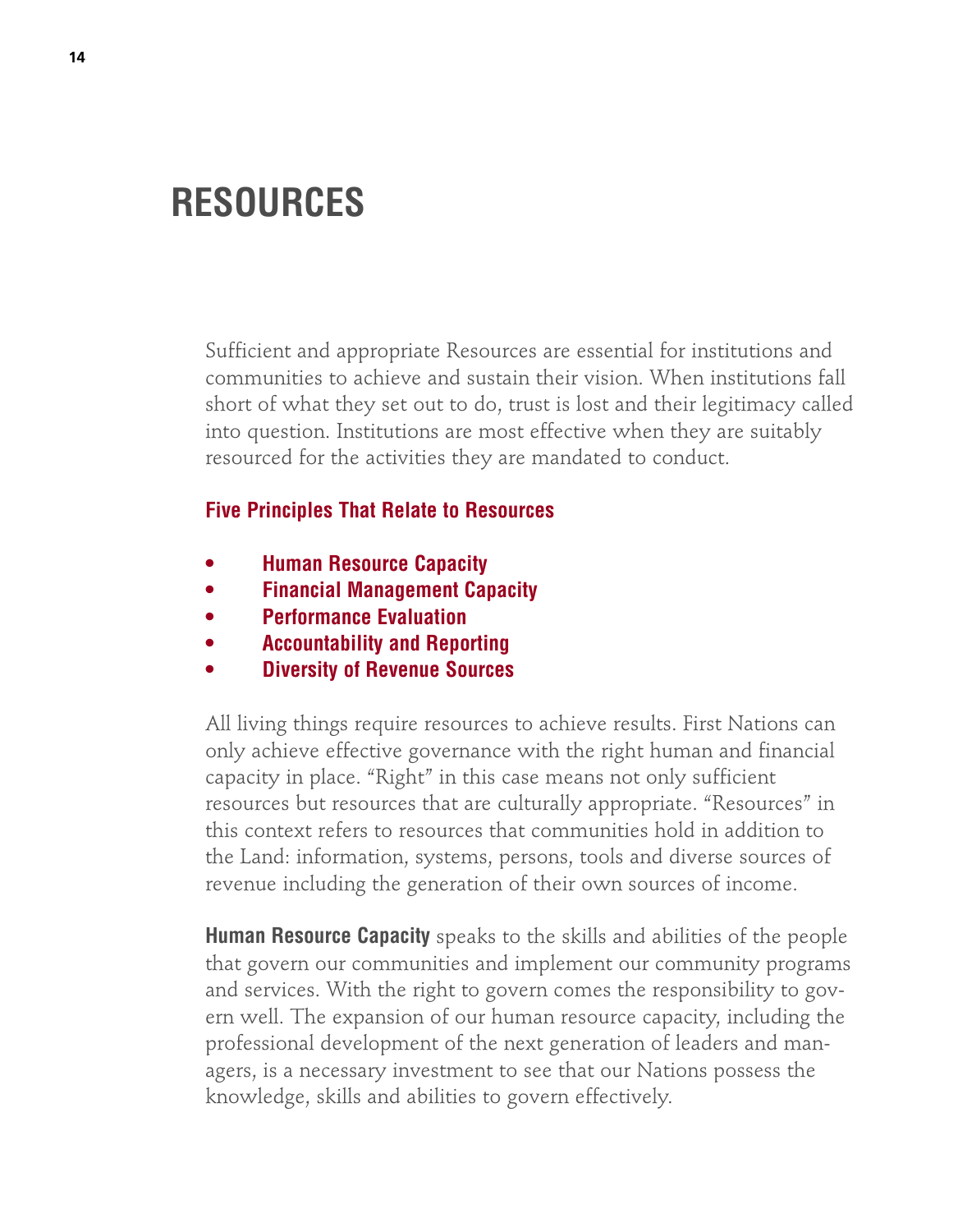

**Financial Management Capacity** ensures that our good work is not derailed by an inability to plan for, monitor, and account for financial resources. Financial capacity permits long-term, multi-year planning and proactive decision making. Effective financial management permits communities to plan beyond the arbitrary end of a fiscal year or a federal funding cycle and instead to plan for generations.

**Performance Evaluation** allows for the recognition of achievement, while also shedding light on what adjustments should be implemented when expectations are not being met. Parallel to the significance of evaluating performance, is the need to report results back to the community.

**Accountability and Reporting** Through rigorous and transparent systems of Accountability and Reporting we close the accountability loop by providing citizens and partners with the information they need to participate in informed decision-making.

Expanding the **Diversity of Revenue Sources** is critical to financial management. Historically, First Nations have depended on Canada to provide core funding for programs and services working within the narrow scope of the Indian Act and similar limited legislation. Not surprisingly, there are scarce tools and models for working beyond the Indian Act and its jurisdiction. First Nations must reduce the dependency on any one funding source, and work toward generating their own revenues.